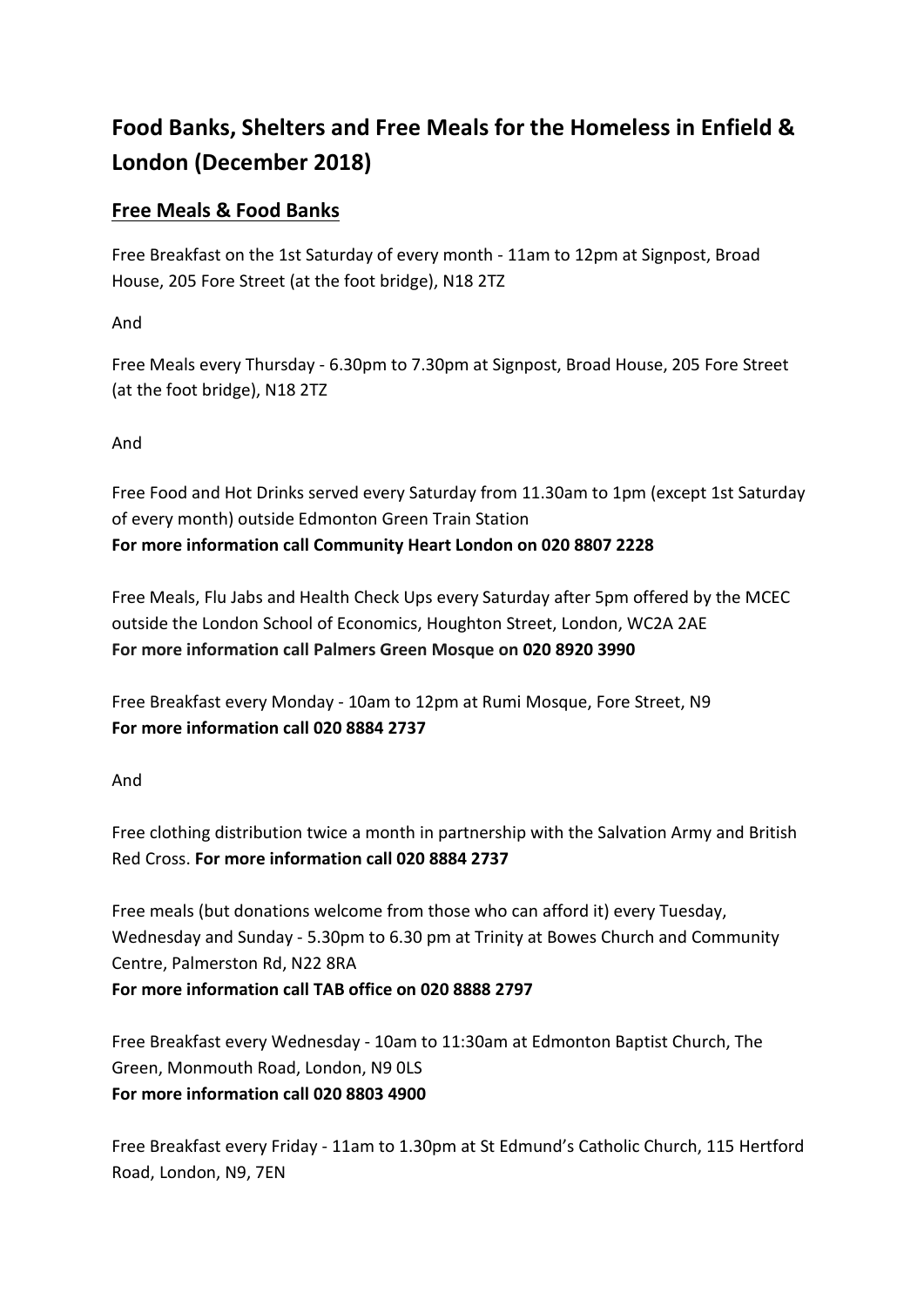### **For more information call Sister Judith on 07466426965 or Office on 020 8803 6631**

**North Enfield Food Bank** - open every Tuesday, Thursday and Saturday – 11am to 3pm at Jubilee Central, 2 Lumina Way, Enfield, EN1 1FS Tel: 07826 542119 **/** <https://northenfield.foodbank.org.uk/>

**North London Food Not Bombs** - serves free food outside Seven Sisters station on the 1st and 3rd Saturday of the month from 12.30pm to 2.00pm [https://www.facebook.com/pg/fnblondon/about/?ref=page\\_internal](https://www.facebook.com/pg/fnblondon/about/?ref=page_internal)

**London Food Banks UK Bill Help** - lists independent food banks in London, emergency hunger prevention from boroughs and churches and charity food banks in London. <http://www.billhelp.uk/london-food-banks/>

## **Homeless Resources Enfield & Haringey**

#### **Salvation Army Wood Green**

20 Lymington Ave, N22 6JA Second Chance Sale, Wednesday, 10am – 12pm, sell cheap/free clothes

### **Haringey Foodbanks**

Tel: 07460 519019 [/ www.haringey.foodbank.org.uk](http://www.haringey.foodbank.org.uk/) The Gospel Centre, Wightman Rd, N8 0LT Tue 18.30-21.00 pm and Sun 11.30-13.00pm

Tel: 07460 519019 / [www.haringey.foodbank.org.uk](http://www.haringey.foodbank.org.uk/) Selby Centre, 1 Selby Road, London, N17 8JL Thurs 18.00 – 20.00 and Sat 10.00 – 12.00

Tel: 07460 519019 / [www.haringey.foodbank.org.uk](http://www.haringey.foodbank.org.uk/) Dominion Centre, 9 High Road, Wood Green, N22 6DS Wed 17.00 – 19.00

### **Besum**

[www.st-james.org.uk](http://www.st-james.org.uk/) / besominharingey@gmail.com St.James of Muswell Hill, Woodberry Down, 190 Varty Rd, London N10 3DB Furniture, household articles, gardening, decorating

# **Muswell Hill Soup Kitchen** [www.mhbc.org.uk](http://www.mhbc.org.uk/)

Muswell Hill Baptist Church, 2 Dukes Ave, London N10 2PT Sun-Thurs 19.45-20.45pm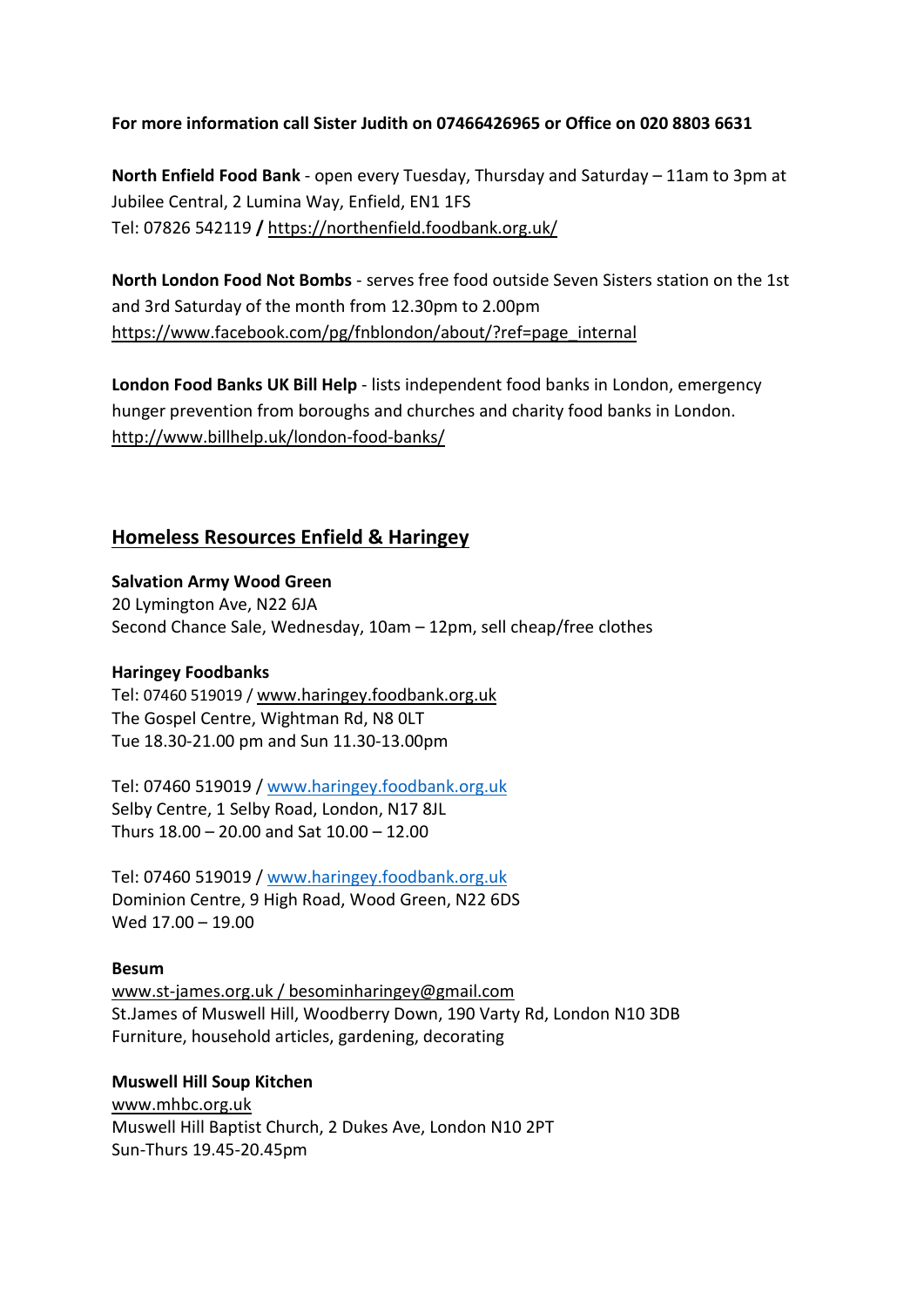### **Haringey Churches Overnight Respite**

Tel: 020 8883 6277 / [churchoffice@st-james.org.uk](mailto:churchoffice@st-james.org.uk)

The shelter provides a warm three course meal, a bed and cooked breakfast for up to twelve people who have recently found themselves homeless.

### **Haringey Winter Shelters**

[Tel: 020](http://Tel:%20020) 8348 8298 / [www.allpeopleallplaces.org](http://www.allpeopleallplaces.org/) 16 venues in two boroughs - Enfield and Haringey with 12 bed spaces per night in each borough.

**St Ignatius Housing Association** Tel: 020 8808 0818 / [www.stignatius.org.uk](http://www.stignatius.org.uk/) Unit 20 Parma House, Clarendon Rd, London N22 6UL

**Highway of Holiness (Shelter – short term accommodation for up to 50 people)** Tel: 020 8808 4444/ [www.highwayofholiness.co.uk](http://www.highwayofholiness.co.uk/)  Highway Centre, Unit 8, Fountayne Road, Tottenham, London N15 4QL

**Integrated Access Team** Tel: 0208 4891400

# **Other**

**St Mungos** Homeless Housing - [www.mungos.org/](http://www.mungos.org/)

**Shelter – Homelessness Advice** Tel: 0808 800 4444 / [www.shelter.org.uk/](http://www.shelter.org.uk/)

**Homeless Resource Centre – Homelessness Advice (not a shelter)** Tel: 020 8352 7797, 7-9 Tramway Avenue, Edmonton, London N9 8PD

**Streetlink – Alerts Local Authority who will come to your location** Tel: 0300 500 0914 / [www.streetlink.org.uk](http://www.streetlink.org.uk/)

**Homeless Link (Homelessness resources and addresses of shelters)** [www.homeless.org.uk](http://www.homeless.org.uk/)

**Caris Islington Cold Weather Shelter (offers shelter in 7 churches. Open up to end of March)** Tel: 020 7281 5200 / [www.carisislington.org](http://www.carisislington.org/)

**Hackney Winter Night Shelter (offers shelter. Open up to end of March. Must phone first)** Tel: 07702 799 543 / [www.hwns.org.uk/](http://www.hwns.org.uk/)